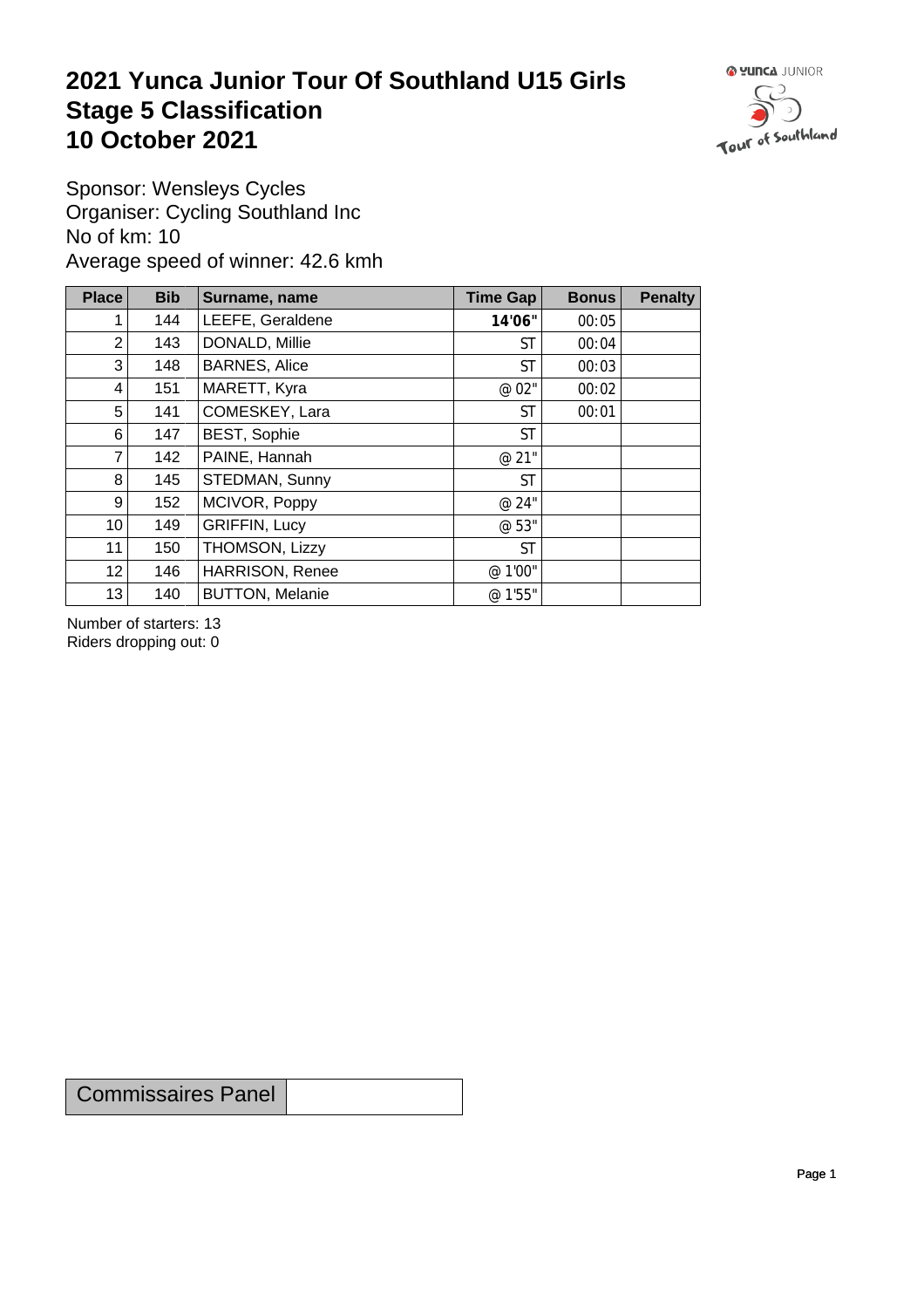## **2021 Yunca Junior Tour Of Southland U15 Girls General Classification (Stage 5)**<br>10 October 2021 **10 October 2021**



Organiser: Cycling Southland Inc

| Place           | <b>Bib</b> | Surname, name          | <b>Time Gap</b> |
|-----------------|------------|------------------------|-----------------|
|                 | 143        | DONALD, Millie         | 2h53'19"        |
| 2               | 148        | <b>BARNES, Alice</b>   | @ 38"           |
| 3               | 141        | COMESKEY, Lara         | @ 48"           |
| 4               | 142        | PAINE, Hannah          | @ 1'32"         |
| 5               | 147        | <b>BEST, Sophie</b>    | @ 2'26"         |
| 6               | 152        | MCIVOR, Poppy          | @ 3'11"         |
| 7               | 151        | MARETT, Kyra           | @ 3'46"         |
| 8               | 144        | LEEFE, Geraldene       | @ 4'48"         |
| 9               | 145        | STEDMAN, Sunny         | @ 5'19"         |
| 10              | 149        | <b>GRIFFIN, Lucy</b>   | @ 8'10"         |
| 11              | 146        | HARRISON, Renee        | @ 13'19"        |
| 12 <sup>2</sup> | 150        | THOMSON, Lizzy         | @ 13'51"        |
| 13              | 140        | <b>BUTTON, Melanie</b> | @ 20'38"        |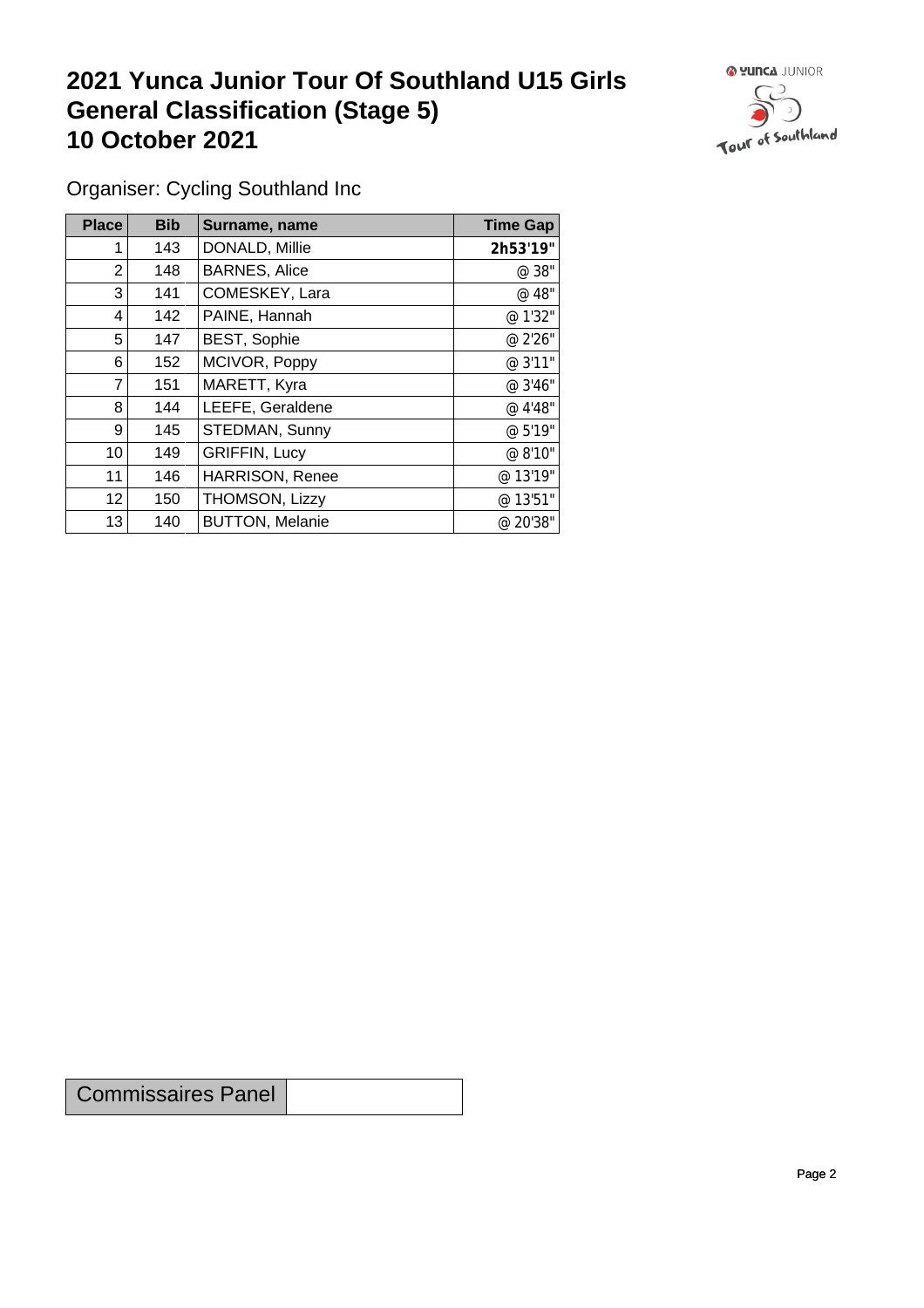## **2021 Yunca Junior Tour Of Southland U15 Girls Sprint Classification (Stage 5) 10 October 2021**



Organiser: Cycling Southland Inc

| Place | <b>Bib</b> | Surname, name        | <b>Points</b> |
|-------|------------|----------------------|---------------|
|       | 143        | DONALD, Millie       | 25            |
|       | 144        | LEEFE, Geraldene     | 14            |
| 3     | 142        | PAINE, Hannah        | 5             |
|       | 148        | <b>BARNES, Alice</b> | 4             |
| 5     | 145        | STEDMAN, Sunny       | 4             |
| 6     | 141        | COMESKEY, Lara       | 3             |
|       | 151        | MARETT, Kyra         |               |